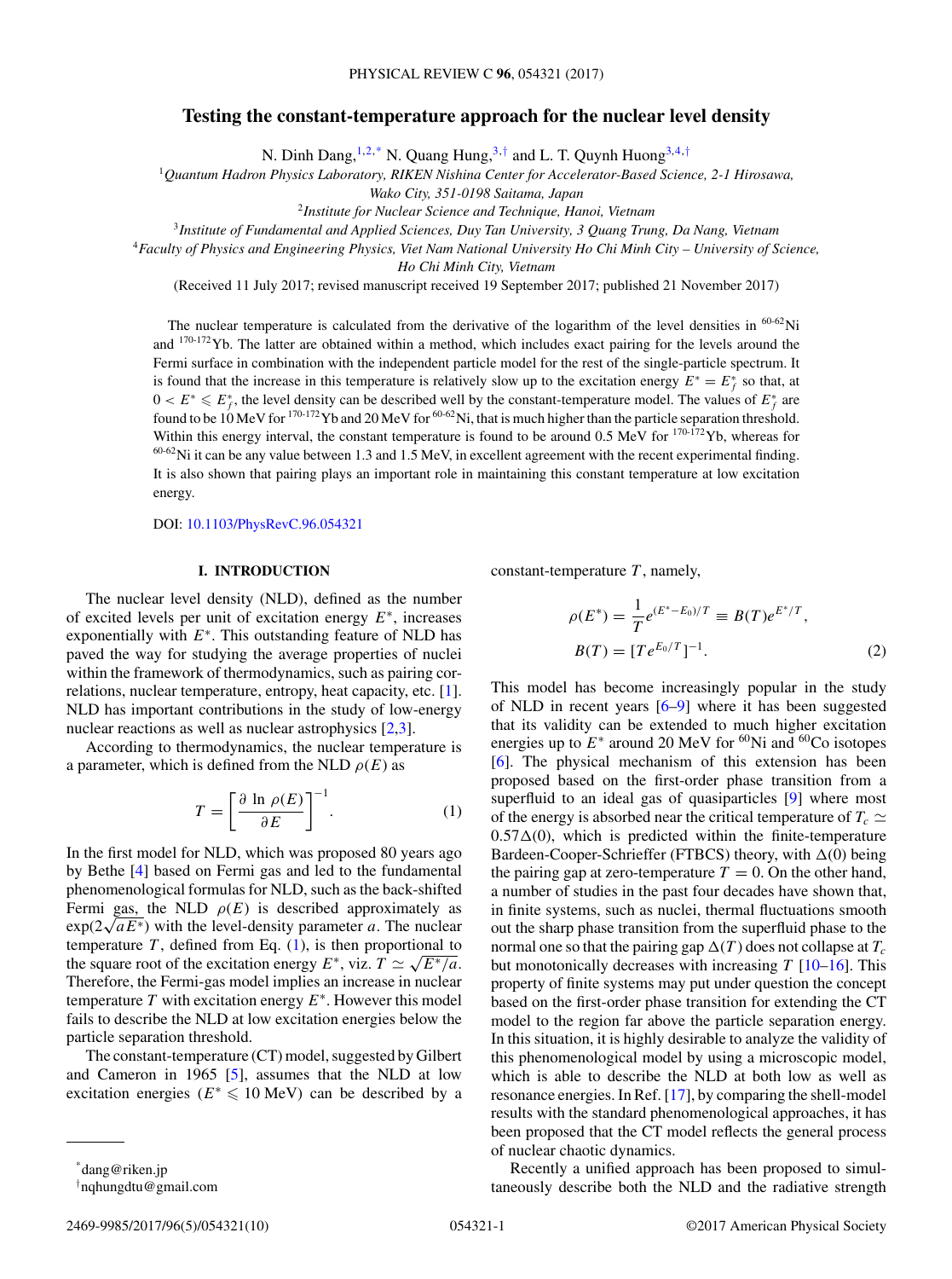<span id="page-1-0"></span>function based on the solution of exact pairing (EP) problem in combination with the independent-particle model (IPM), which is referred to as  $EP + IPM$  hereafter [\[18\]](#page-9-0). In the present paper, we will use this approach to study the validity of the CT model in nickel  $^{60-62}$ Ni and ytterbium  $^{170-172}$ Yb isotopes.

The paper is organized as follows. The formalism of the  $EP + IPM$  is outlined in Sec. II. The results of the numerical calculations are analyzed in Sec. [III.](#page-2-0) The paper is summarized in the last section where conclusions are drawn.

### **II. DESCRIPTION OF NUCLEAR LEVEL DENSITY WITHIN THE EP + IPM**

The present formalism employs the pairing Hamiltonian,

$$
H = \sum_{k} \epsilon_{k} (a_{+k}^{\dagger} a_{+k} + a_{-k}^{\dagger} a_{-k}) - G \sum_{kk'} a_{+k}^{\dagger} a_{-k}^{\dagger} a_{-k'} a_{+k'}, \quad (3)
$$

which describes the motion of protons and neutrons within their mean fields and their interactions via the monopole pairing forces. The strength of the pairing interaction is given by a constant G, which is different for protons and neutrons. The notations  $a_{\pm k}^{\dagger}(a_{\pm k})$  are the creation (annihilation) operators of a nucleon with angular momentum  $k$  (in the deformed basis), projection  $m_{\pm k}$ , and energy  $\epsilon_k$  for the kth level from  $\Omega$ single-particle levels. This Hamiltonian (3) is diagonalized at  $T = 0$  to obtain the exact eigenvalues  $\mathcal{E}_S$  with S being the total seniority, which is equal to  $0, 2, \ldots, \Omega$  for a system with an even number of particles and  $1, 3, \ldots, \Omega$  for a system with an odd number of particles [\[19\]](#page-9-0). The exact partition function is constructed within the canonical ensemble (CE) at  $T \neq 0$  by using these eigenvalues as  $[16,18]$ 

$$
Z(T) = \sum_{S} 2^{S} e^{-\mathcal{E}_{S}/T}.
$$
 (4)

All the thermodynamic quantities, such as free-energy  $\mathcal{F}$ , totalenergy  $\mathcal{E}$ , heat-capacity  $\mathcal{C}$ , and pairing gap  $\Delta$  are calculated from the partition function  $Z(T)$  as

$$
\mathcal{F} = -T \ln Z(T), \quad \mathcal{S} = -\frac{\partial \mathcal{F}}{\partial T} = \frac{\mathcal{E}}{T} + \ln Z(T), \quad (5)
$$

$$
\mathcal{E} = \mathcal{F} + T\mathcal{S}, \quad \mathcal{C} = \frac{\partial \mathcal{E}}{\partial T}, \tag{6}
$$

$$
\Delta = \sqrt{-G\mathcal{E}_{\text{pair}}}, \quad \mathcal{E}_{\text{pair}} = \mathcal{E} - 2\sum_{k} \left[\epsilon_{k} - \frac{G}{2}f_{k}\right]f_{k}, \tag{7}
$$

where the single-particle occupation numbers  $f_k$  are calculated from the state-dependent occupation numbers  $f_k^S$  as

$$
f_k = \frac{1}{Z(T)} \sum_{S} 2^S f_k^{(S)} e^{-\mathcal{E}_S/T}.
$$
 (8)

This formalism exactly conserves the particle number at zero and finite temperatures, and the exact pairing gap  $\Delta$  does not vanish at  $T = T_c$  as the FTBCS gap but monotonically decreases with increasing  $T$ , remaining finite even at  $T$  as high as  $5 \text{ MeV}$  [\[16,18\]](#page-9-0).

In practical calculations the size of the matrix to be diagonalized cannot be too large. Therefore the exact solutions of the pairing Hamiltonian are obtained only within a truncated subspace of single-particle levels around the Fermi surface where pairing is significant. The partition function  $\mathcal{Z}(T)$  of

the total system is then calculated following the prescription in Refs. [\[20,21\]](#page-9-0) as

$$
\ln \mathcal{Z}(T) = \ln Z'_{tr}(T) + \ln Z'_{sp}(T) - \ln Z'_{trsp}(T), \quad (9)
$$

where  $Z'_{tr}(T) \equiv Z_{tr}(T) \exp(\mathcal{E}_0/T)$  denotes the partition function with respect to the ground-state energy  $\mathcal{E}_0$  with  $Z_{tr}(T)$ being the exact partition function (4) obtained in the truncated subspace. The functions  $Z'_{\rm sp}(T) \equiv Z_{\rm sp}(T) \exp(\mathcal{E}_0/T)$  and  $Z'_{\text{tr sp}}(T) \equiv Z_{\text{tr sp}}(T) \exp(\mathcal{E}_0/T)$  are calculated by using the IPM partition functions  $Z_{\text{sp}}(T)$  and  $Z_{\text{tr sp}}(T)$ , which are obtained within the IPM [\[22\]](#page-9-0) for the entire single-particle spectrum and the truncated one, respectively.

The NLD  $\rho(E)$  is calculated as the inverse Laplace transform of the partition function (9) in the saddle-point approximation as

$$
\rho(E) = \frac{\omega(E)}{\sqrt{2\pi}\sigma},\tag{10}
$$

with the density of state  $\omega(E)$  defined as [\[23\]](#page-9-0)

$$
\omega(E) = \frac{e^S}{T\sqrt{2\pi C}},\tag{11}
$$

where the entropy  $S$  and the heat-capacity  $C$  are obtained from the partition function  $\mathcal{Z}(T)$  (9) by using their corresponding expressions in Eqs.  $(5)-(7)$ .

The spin cutoff parameter  $\sigma$  in Eq. (10) describes the width of the spin distribution. In an axially deformed nucleus, there are two spin cutoff parameters, which are associated with the moments of inertia perpendicular ( $\mathcal{I}_{\perp}$ ) and parallel ( $\mathcal{I}_{\parallel}$ ) to the nuclear symmetry axis, denoted as  $\sigma_{\perp} = \mathcal{I}_{\perp} T / \hbar^2$  and  $\sigma_{\parallel} =$  $\mathcal{I}_{\parallel}T/\hbar^2$ , respectively. Their empirical expressions, based on the limit of a rigid body with the same density distribution as of the nucleus, are given as [\[24,25\]](#page-9-0)

$$
\sigma_{\perp}^2 \approx 0.015 A^{5/3} T, \quad \sigma_{\parallel} = \sigma_{\perp} \sqrt{\frac{3 - 2\beta_2}{3 + \beta_2}}, \quad (12)
$$

where A is the mass number and  $\beta_2$  is the quadrupole deformation parameter.

As the pairing Hamiltonian (3) includes neither interactions of higher multipolarities, such as dipole, quadrupole, etc., nor the rotational degree of freedom, the increase in NLD owing to collective vibrational and rotational excitations is introduced in terms of the vibrational  $k_{\text{vib}}$  and rotational  $k_{\text{rot}}$  enhancement factors following the description in Refs. [\[25–27\]](#page-9-0). They are defined as the ratios between the "correct" NLD including all degrees of freedom and the NLD where the collective vibration and rotation, respectively, are absent. Their empirical formulas are given as [\[25,27\]](#page-9-0)

$$
k_{\rm vib} = e^{0.0555A^{2/3}T^{4/3}}, \quad k_{\rm rot} = \frac{\sigma_{\perp}^2 - 1}{1 + e^{[(E - U_C)/D_C]}} + 1, \quad (13)
$$

with  $D_C = 1400\beta_2^2 A^{-2/3}$  and  $U_C = 120\beta_2^2 A^{1/3}$ . An alternative treatment of  $k_{vib}$  based on the generalized boson partition function has been reported within the Hartree-Fock-Bogoliubov plus combinatorial (HFBC) method in Ref. [\[28\]](#page-9-0), which separates the coherent particle-hole (ph) configurations forming the collective phonons from the incoherent ones to avoid double counting. The distribution of  $k_{vib}$  predicted within this alternative treatment is quantitatively equivalent to the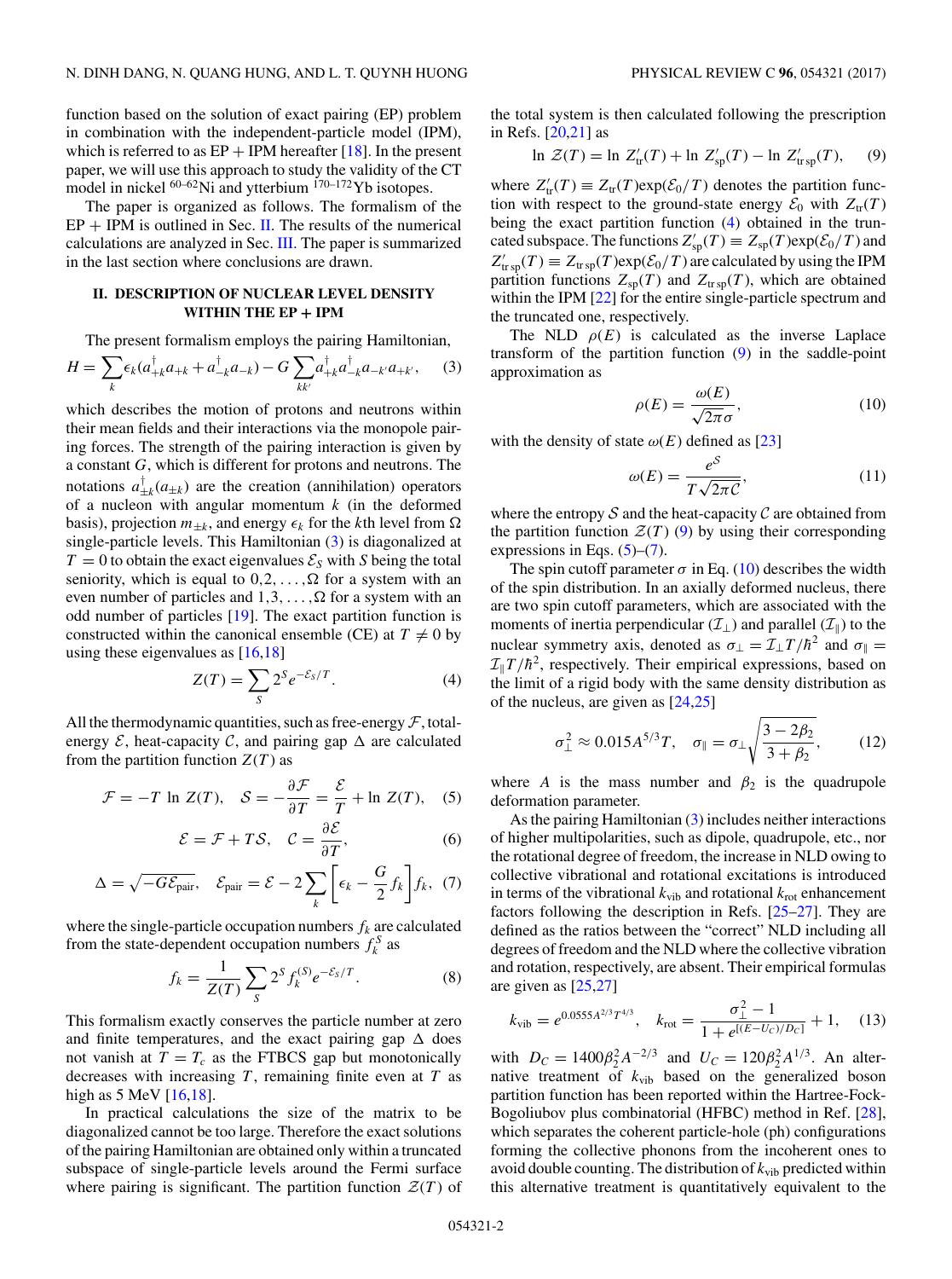<span id="page-2-0"></span>

FIG. 1. Neutron pairing gaps  $\Delta$  [(a)–(c)] and total heat-capacities C [(d)–(f)] as functions of T obtained within the EP + IPM (the thick solid line) and the FTBCS (the thin solid line) for  $60-62$ Ni isotopes.

above-mentioned empirical formula in the region of excitation energy  $E^*$  < 30 MeV. Including these effects of vibrational and rotational enhancements, the final total NLD is given as [\[25,29\]](#page-9-0)

$$
\tilde{\rho}(E^*) = k_{\text{rot}} k_{\text{vib}} \omega(E^*) / (\sigma_{\parallel} \sqrt{2\pi}). \tag{14}
$$

By using the nuclear temperature  $\tilde{T}(E) = [\partial \ln \tilde{\rho}(E)/\partial E]^{-1}$ , which is defined from Eqs.  $(1)$  and  $(14)$ , one finds from Eq.  $(2)$ the parameter  $B(\tilde{T})$  simply as

$$
B(\tilde{T}) = \tilde{\rho}(E^*)e^{-E^*/\tilde{T}}.
$$
\n(15)

## **III. ANALYSIS OF THE NUMERICAL RESULTS**

The numerical calculations are carried out for  $60-62$ Ni and <sup>170–172</sup>Yb isotopes, whose single-particle spectra are taken from the axially deformed Woods-Saxon potentials, following

the method described in Ref. [\[30\]](#page-9-0). By defining the nuclear shape in terms of a multipole expansion into spherical harmonics, this method diagonalizes a model Hamiltonian including the spin-orbit interaction and Coulomb potential for protons in the axially deformed harmonic-oscillator basis, which allows up to 19 harmonic-oscillator shells. The single-particle spectra used in the present calculations span a large space from the bottom of the potential up to the major shell with  $N = 126$ (five harmonic-oscillator shells). The neutron spectra are from around −39 and −40 MeV up to around 25 and 10 MeV, whereas the proton spectra are from around−34 and−33 MeV up to 30 and 19 MeV for Ni and Yb isotopes, respectively. The distances  $\epsilon_p^{\max} - \epsilon_h^{\min}$  between the highest particle (p) state (top) and lowest hole (h) state (bottom) of these spectra amount to 64 and 50 MeV for neutrons, whereas for protons they are 64 and 52 MeV for Ni and Yb isotopes, respectively, which well cover the regions of giant dipole resonances. The values of the quadrupole deformation parameter  $\beta_2$  obtained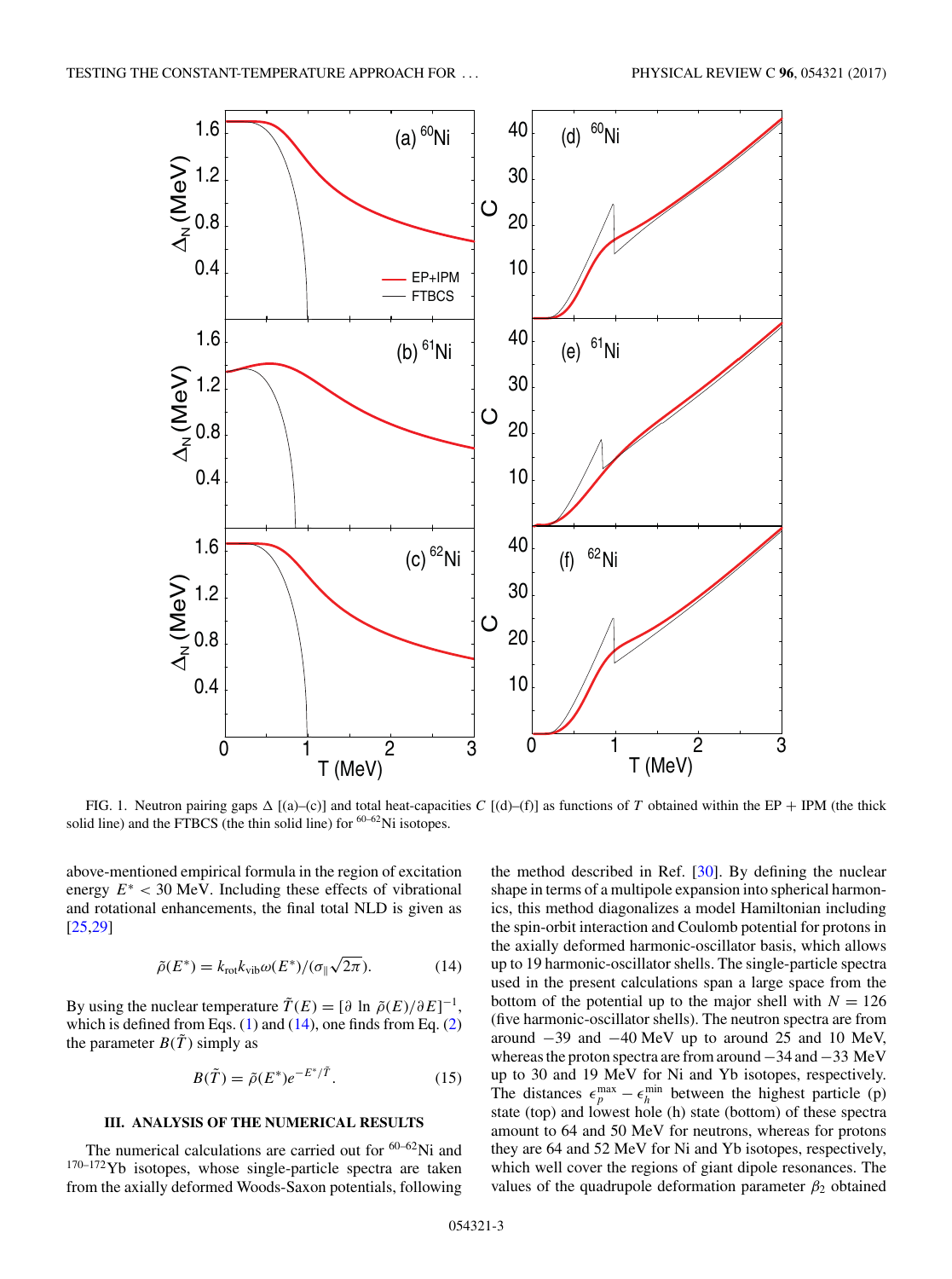<span id="page-3-0"></span>

FIG. 2. The same as in Fig. [1](#page-2-0) but for Yb isotopes. The thick and thin lines stand for the EP + IPM and FTBCS results, respectively.

from the mass calculations in Ref. [\[31\]](#page-9-0) are employed. They are estimated from the experimental values of the quadrupole transition probability  $B(E2; 2^+_1 \rightarrow 0^+_1)$  from the  $2^+_1$  state to the  $0^{+}$  one or the experimental binding energy. For <sup>60–62</sup>Ni the values of  $\beta_2$  are determined as  $\beta_2 = 0, -0.13$ , and  $-0.2$ , respectively, whereas for  $^{170,171}$ Yb and  $^{172}$ Yb these values are determined as 0.295 and 0.296, respectively. The other parameters of the Woods-Saxon potential are the same as those reported in Ref. [\[30\]](#page-9-0). The values of the pairing interaction parameter G for neutrons and protons are chosen so that the exact neutron and proton pairing gaps obtained at  $T = 0$ reproduce the corresponding experimental values extracted from the odd-even mass differences [\[32\]](#page-9-0). For  $60-62$ Ni isotopes, which are proton closed-shell nuclei ( $Z = 28$ ) ( $\Delta_Z = 0$ ), only neutron pairing is treated by using the values of  $G_N$  chosen to be 0.475, 0.48, and 0.473 MeV, respectively. For  $170-172$  Yb these values are  $G_N(G_Z) = 0.25$  (0.29), 0.284 (0.286), and 0.24 (0.29) MeV, respectively. The diagonalization of the pairing Hamiltonian is carried out for 12 doubly degenerate single-particle levels with six levels above and six levels below

the Fermi surface. A set of a total of 73 789 (69 576) eigenstates for the even (odd) particle number of each type of particles is obtained and employed to construct the exact CE partition function. The remaining portion of the single-particle spectrum outside this truncated space is treated within the IPM as has been discussed in the previous section.

Shown in Figs.  $1(a)-1(c)$  are the results of the exact (the thick lines) and the FTBCS (the thin lines) neutron gaps as functions of T in  $60-62$ Ni isotopes. The exact pairing gap is defined following Eq. (18) in Ref. [\[16\]](#page-9-0). Although the FTBCS gaps collapse at the critical temperatures of  $T_c = 0.99$  MeV for  $60,62$ Ni and 0.85 MeV for  $61$ Ni, the exact gaps generally decrease with increasing  $T$  and remain finite well above  $T_c$ . Even at  $T = 3$  MeV their values are still as large as around  $0.7$  MeV. In  $<sup>61</sup>Ni$  a slight increase in the gap is observed at</sup>  $T < 1$  MeV because of the decrease in the blocking effect from the odd neutron  $[33]$ . The heat capacities obtained within the FTBCS show a prominent spike at  $T_c$  as the manifestation of the phase transition from the superfluid phase to the normal one, whereas the exact heat capacities only have a small bump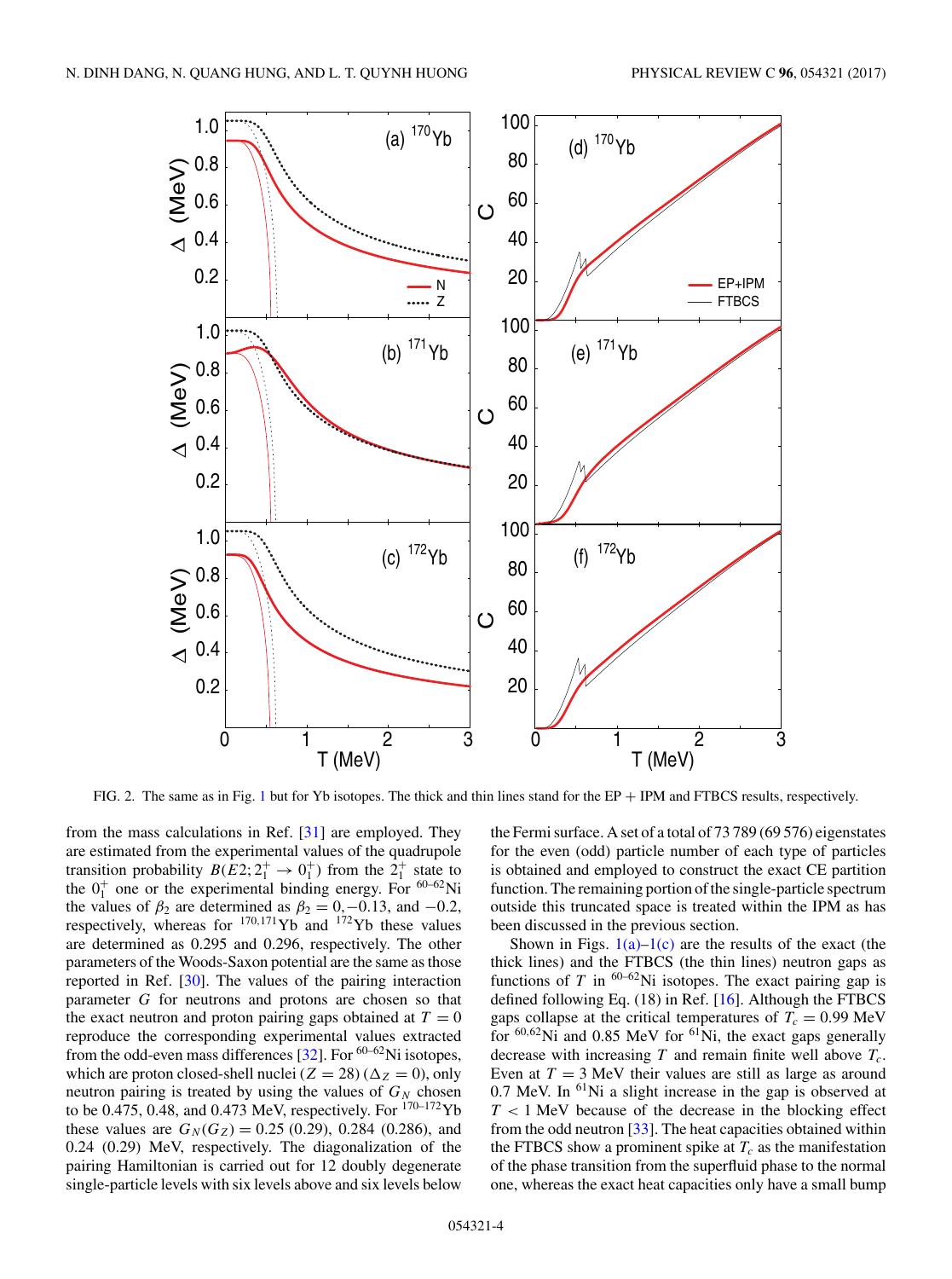<span id="page-4-0"></span>

FIG. 3. Total level densities  $\rho$  as functions of  $E^*$  obtained within the EP + IPM (the thick solid line) and the FTBCS (the thin solid line) in comparison with predictions of SMMC calculations (the triangles) [(a)–(c)], the HFBC calculations for the positive (the dashed lines) and negative parities (the dotted lines), and the HFBCS ones (the dashed-dotted lines). The experimental data for Ni and Yb isotopes are from Refs. [\[34,38,39\]](#page-9-0), resepctively.

in the region around  $T_c$ , confirming that the phase transition is smoothed out [Figs.  $1(d) - 1(f)$ ]. The increase in the heat capacities with  $T$  at high  $T$  also assures that the singleparticle spectra employed in the calculations are sufficiently large.

Similar features are seen for Yb isotopes where the FTBCS heat capacities have two peaks located at  $T_c$  [Figs. [2\(d\)–2\(f\)\]](#page-3-0), which correspond to the collapse of the neutron and proton pairing gaps [Figs.  $2(a)-2(c)$ ], whereas the exact results yield smooth curves, which monotonically decrease (the pairing gaps) or increase (the heat capacities) as increasing T .

The NLDs obtained within the  $EP + IPM$  (the solid lines) for Ni isotopes and shown in Figs.  $3(a)-3(c)$  as functions of  $E^*$  agree much better with the experimental data [\[34\]](#page-9-0) than the predictions by the global microscopic calculations within the HFBC method for both negative (the dashed lines) and positive (the dotted lines) parities, whose values are taken from the RIPL-3 database [\[35\]](#page-9-0). The latter noticeably overestimate experimental NLDs for <sup>60</sup>,62Ni. The source of this discrepancy comes from the fact that, to have a good description of the experimental data, the NLDs obtained within the HFBC method have to be renormalized based on two phenomenological parameters, whose values are extracted from the experimental analysis of the cumulative number of levels and the neutron resonance spacing at the neutron binding energy. Given the absence of these experimental data for  $60-62$ Ni, the present HFBC results for them are unrenormalized. Regarding the  $EP + IPM$ , its exact CE partition function is obtained from the direct diagonalization of the matrix elements of the pairing Hamiltonian [\(3\)](#page-1-0), including all possible couplings among the ph, pp, and hh states without the necessity of any renormalization of the NLDs. As compared to the prediction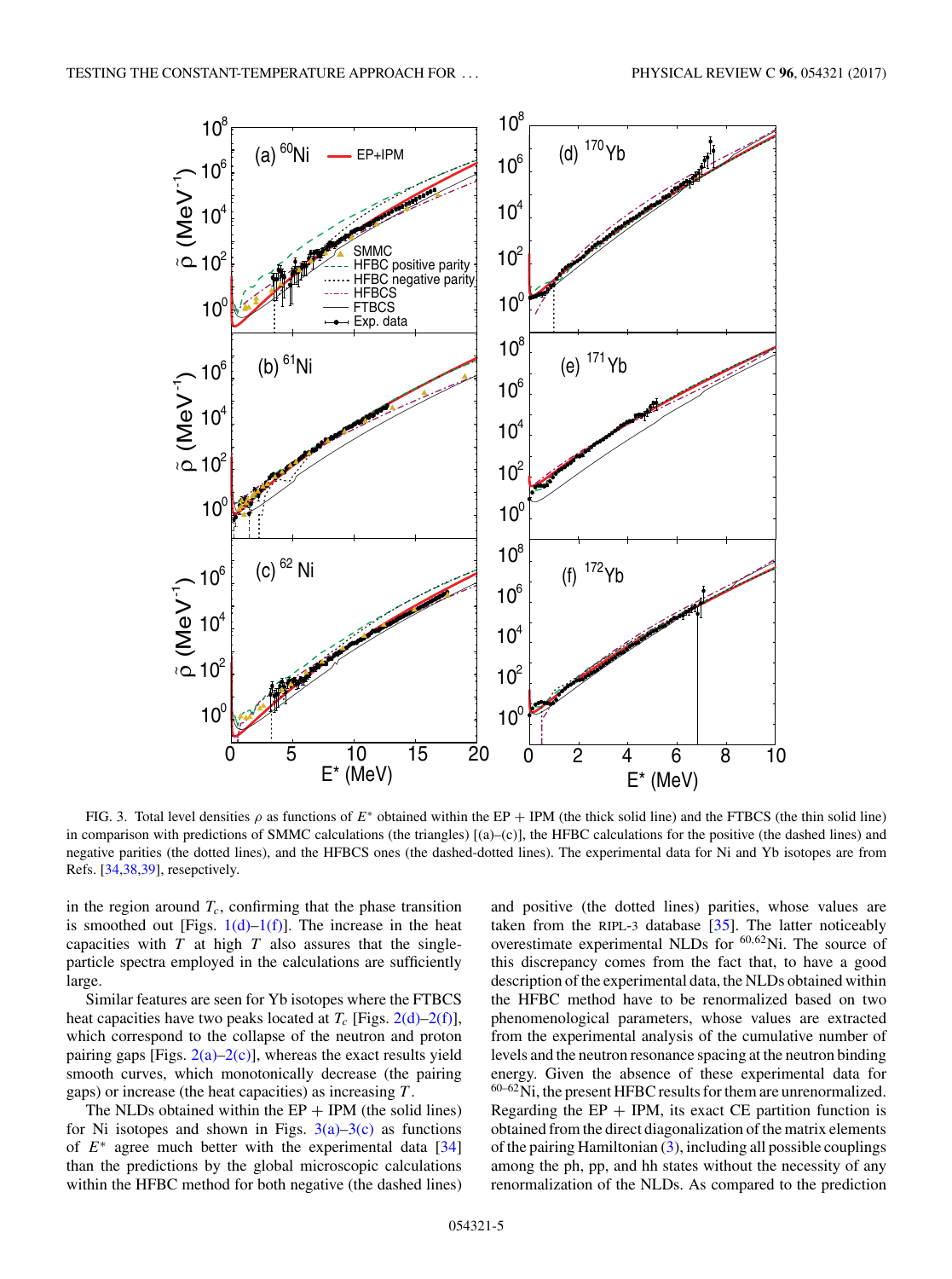<span id="page-5-0"></span>

FIG. 4. Nuclear temperature  $\tilde{T}$ , calculated from Eq. [\(1\)](#page-0-0) by using the NLD  $\tilde{\rho}(E^*)$  [\(14\)](#page-2-0) and parameter  $B(\tilde{T})$  [\(15\)](#page-2-0) as functions of excitation energy  $E^*$  for  $60-62$ Ni isotopes (the thick solid lines). The corresponding results obtained within the FTBCS are shown by the thin solid lines. The data points are obtained by using the experimental NLDs from Ref. [\[34\]](#page-9-0).

by the Hartree-Fock plus BCS (HFBCS) approach [\[36\]](#page-9-0), the  $EP + IPM$  results in general have a steeper slope, which is lower at  $E^* \le 7-7.7$  MeV (10 MeV) for <sup>60,61</sup>Ni (<sup>62</sup>Ni) and slightly higher at larger  $E^*$  than that obtained within the

HFBCS. In the low- $E^*$  region the predictions by both the  $EP + IPM$  and the HFBCS agree well with the experimental data (within the experimental error bars). In the high- $E^*$  region the  $EP + IPM$  results still are closer to the experimental data



FIG. 5. The same as in Fig. 4 but for 170–172Yb isotopes. The data points are obtained by using the experimental NLDs from Refs. [\[38,39\]](#page-9-0).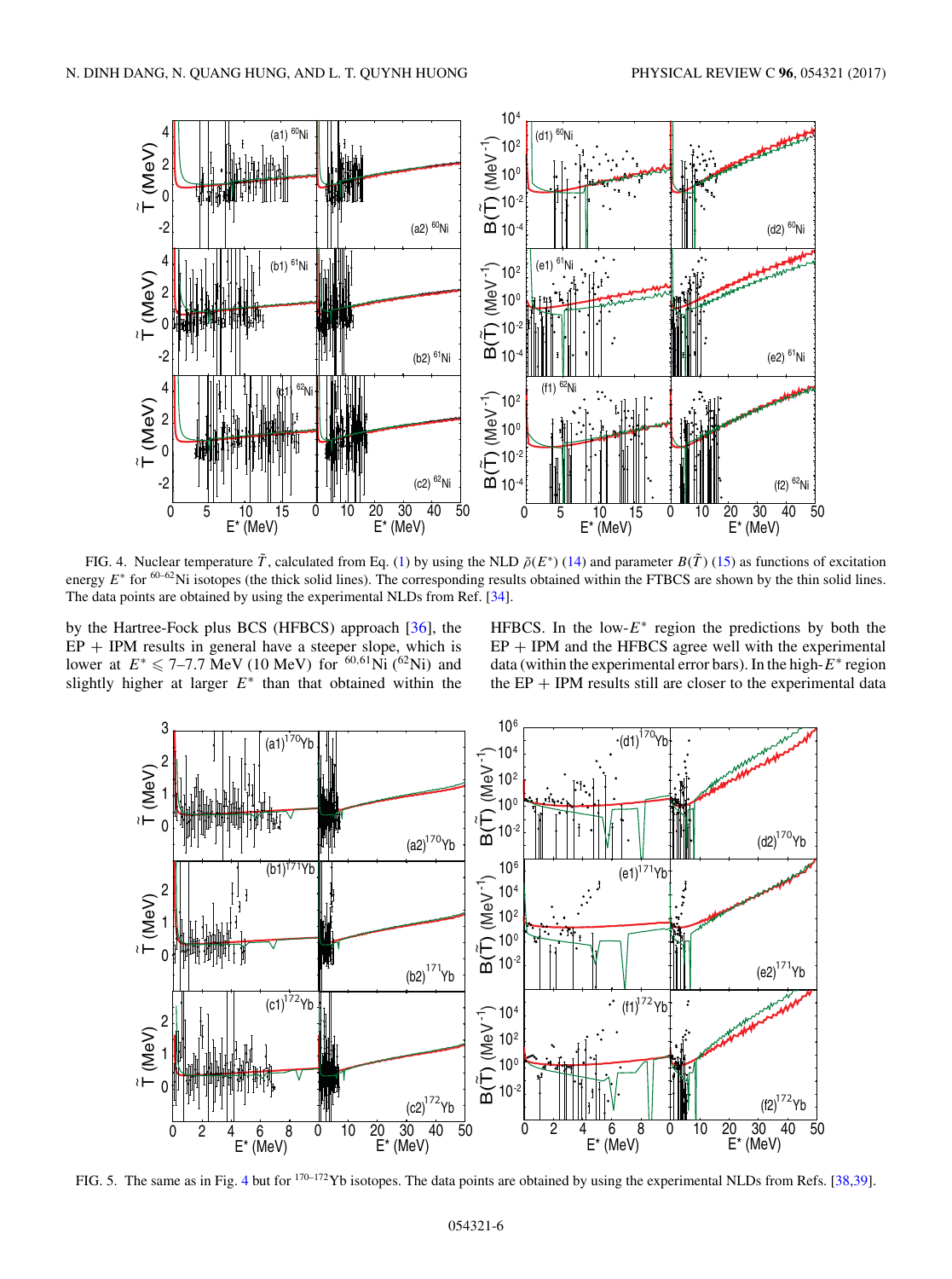<span id="page-6-0"></span>

FIG. 6. Comparison of NLD  $\tilde{\rho}$  [\(14\)](#page-2-0), temperature  $\tilde{T}$ , which is calculated from Eq. [\(1\)](#page-0-0) by using  $\tilde{\rho}$ , and coefficient  $B(\tilde{T})$  [\(15\)](#page-2-0) for <sup>60</sup>Ni and <sup>170</sup>Yb (the solid lines) with their corresponding values obtained without pairing (the dashed lines).

than the HFBCS ones especially for  $60,61$ Ni. The prediction by the shell-model Monte Carlo (SMMC) approach [\[37\]](#page-9-0) is bracketed between the  $EP + IPM$  and the HFBCS results in the low- $E^*$  region but closer to the HFBCS one at high  $E^*$ .

For Yb isotopes, the total NLDs obtained within the  $EP + IPM$  and HFBC (after being renormalized) and shown in Figs.  $3(d)$ – $3(f)$  agree quite well with the experimental data and generally better than the predictions by the HFBCS. The latter overestimates the experimental data for  $170,172$  Yb at  $E^* > 2$  MeV. For <sup>171</sup>Yb the HFBCS slightly overestimates the experimental NLD at  $0.5 < E^* < 2$  MeV and underestimates it at  $E^* > 5$  MeV. Meanwhile, the FTBCS in general underestimates the experimental data, in particular, for the odd isotopes  ${}^{61}$ Ni and  ${}^{171}$ Yb.

The nuclear temperature  $\tilde{T}$ , which was calculated by using the definition [\(1\)](#page-0-0) and the total NLD  $\tilde{\rho}(E^*)$  in Eq. [\(14\)](#page-2-0) for  $60-62$ Ni isotopes, is displayed in Figs.  $4(a1)$ –4(c2) as a function of  $E^*$  from which panels (a1), (b1), and (c1) are the portions at low excitation energy ( $E^* \le 20$  MeV) of the corresponding panels on their right, that is, (a2), (b2), and (c2).

The corresponding values of the parameter  $B(\tilde{T})$ , which were calculated by using Eq.  $(15)$ , are plotted in Figs.  $4(d1) - 4(f2)$ . The data points are obtained by using the same Eqs. [\(1\)](#page-0-0) and [\(15\)](#page-2-0) but with the experimental NLDs from Ref. [\[34\]](#page-9-0) instead of  $\tilde{\rho}(E^*)$  [\(14\)](#page-2-0). The results in Figs. [4\(a1\)–4\(c2\)](#page-5-0) show that, except for the region of very low excitation energy below 1 MeV, the nuclear temperature  $\tilde{T}$  increases almost linearly with  $E^*$  but this increase is relatively slow so that  $\tilde{T}$  can be approximated with a constant of around 1–1.5 MeV at  $E^*$ within the energy interval where the data points are available. The values of  $\tilde{T}_{\text{FTBCS}}$  and  $B(\tilde{T})_{\text{FTBCS}}$ , which are obtained by using  $\tilde{\rho}(E^*)$ <sub>FTBCS</sub> calculated within the FTBCS, also are shown in Figs.  $4(a1)$ – $4(f2)$  for comparison (the thin solid lines). At  $E^* \geq 5$  MeV, the thin line, which describes the dependence of  $\tilde{T}_{\text{FTBCS}}$  on  $E^*$ , almost coincides with the thick line for  $\tilde{T}$ obtained within the EP + IPM except at  $E_c^*$  corresponding to the critical temperature  $T_c$  where the FTBCS pairing gap collapses. As for  $B(T)_{\text{FTBCS}}$ , it undergoes not only a singularity in the form of a deep minimum, but also a jump at  $E_c^*$ , below (above) which  $B(\tilde{T})_{\text{FTBCS}}$  decreases (increases) with increasing  $E^*$ .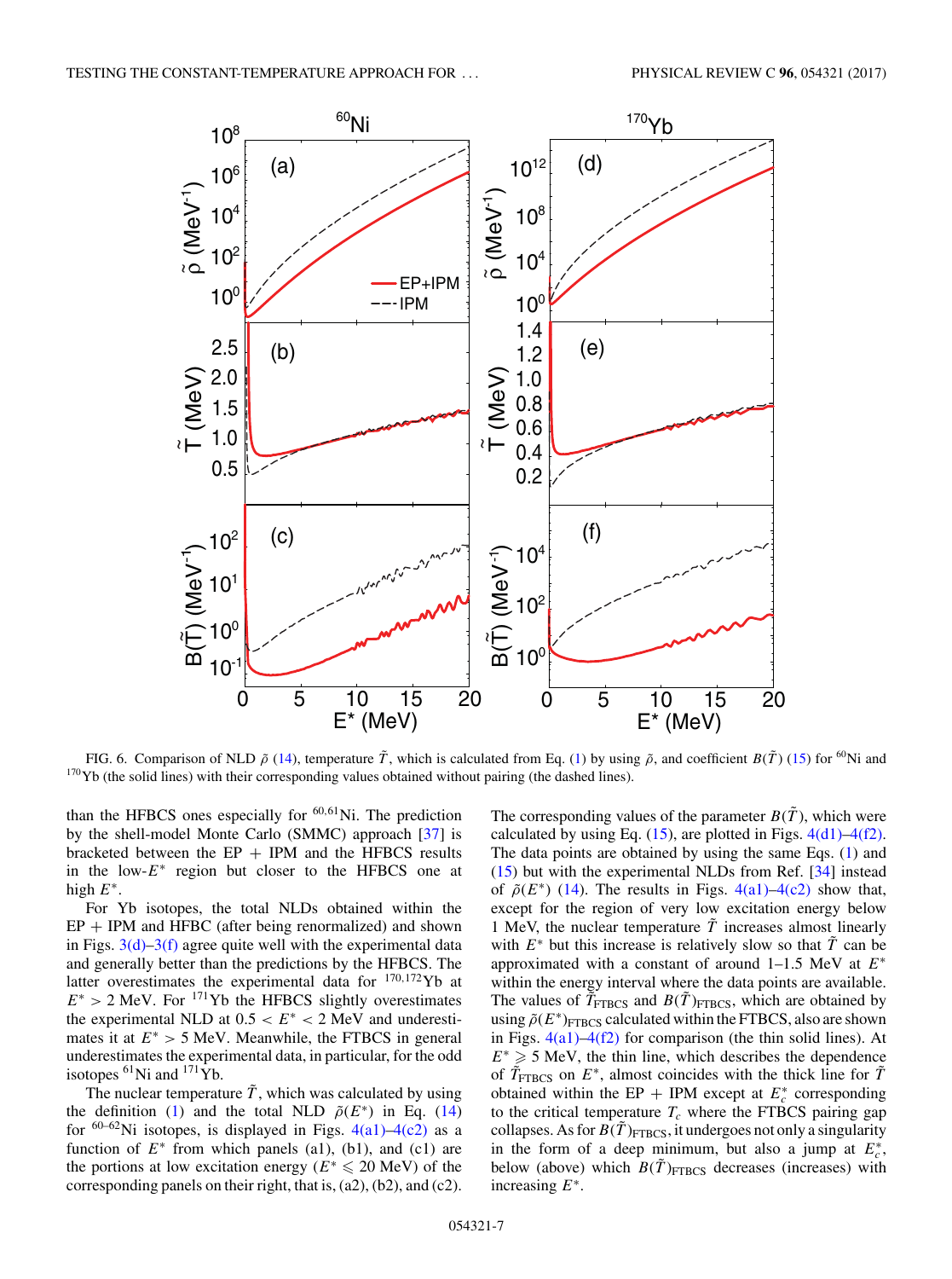A quite similar feature is also seen in  $170-172$  Yb isotopes as displayed in Fig. [5](#page-5-0) where the data points were obtained by using the experimental NLDs from Refs. [\[38,39\]](#page-9-0). This figure also shows that the temperature  $\tilde{T}$  remains nearly constant at around 0.5 MeV between  $E^* \simeq 0.4$  and 0.6 MeV up to  $E^* \simeq 10$  MeV, that is, within the original assumption on the validity of the CT model. The  $E^*$  dependences of  $\tilde{T}_{\text{FTBCS}}$  and  $B(T)_{\text{FTBCS}}$  now have two singular points, corresponding to the collapse of the FTBCS neutron and proton pairing gaps, below which  $B(\tilde{T})_{\text{FTBCS}}$  is generally smaller than  $B(\tilde{T})$  obtained within the  $EP + IPM$ .

It can also be observed from these results that the values of the coefficient  $B(\tilde{T})$  obtained in odd-mass isotopes <sup>61</sup>Ni and 171Yb are about one order larger than the corresponding values in the neighboring even-even nuclei. The source of this difference is the pairing suppression at low excitation energy in odd-mass nuclei because of the blocking effect [\[33\]](#page-9-0).

In Fig. [6](#page-6-0) we compare the NLDs  $\tilde{\rho}(E^*)$ , temperature  $\tilde{T}$ , and coefficient  $B(\tilde{T})$  obtained for <sup>60</sup>Ni and <sup>170</sup>Yb within the  $EP + IPM$  (the solid lines) with their corresponding values obtained within the IPM (the dashed lines), that is, without pairing. The figure shows that the slope of the NLDs obtained without pairing [the dashed lines in Figs.  $6(a)$  and  $6(d)$ ] is steeper than that of the results obtained with exact pairing. Consequently, the dependence of  $\tilde{T}$  on the excitation energy  $E^*$  is depleted at  $E^*$  < 5 MeV [the dashed lines in Figs. [6\(b\)](#page-6-0) and  $6(e)$ , worsening the validity of the CT model in this region of low excitation energy. The corresponding values of the coefficient  $B(\tilde{T})$  become larger by around one and two orders at  $E^* > 5$  MeV for <sup>60</sup>Ni and <sup>170</sup>Yb, respectively. The slope of  $B(\tilde{T})$  obtained without pairing also gets steeper at  $E^*$  < 5 MeV. At  $E^*$  > 5 MeV, pairing has almost no effect on  $\tilde{T}$  because the lines describing the  $E^*$  dependences of the NLDs obtained by using exact pairing [the thick lines in Figs. [3,](#page-4-0)  $6(a)$ , and  $6(d)$ ], FTBCS pairing (the thin lines in Fig. [3\)](#page-4-0), and without pairing [the dashed lines in Figs.  $6(a)$  and  $6(d)$ ] are almost parallel to each other. This makes their derivatives over  $E^*$  almost identical, so are the values of  $\tilde{T}$  defined from Eq. [\(1\)](#page-0-0).

The arithmetic means  $\langle \tilde{T} \rangle$  of temperatures  $\tilde{T}$  and  $\langle B(\tilde{T}) \rangle$ of the coefficients  $B(\tilde{T})$  within the intervals of excitation energy  $E_i^* \leq E^* \leq E_f^*$  with  $E_i^* = 1$ ,  $E_f^* = 20$ , and 10 MeV for nickel and ytterbium isotopes, respectively, are collected in Table I. For <sup>60</sup>Ni the arithmetic mean  $\langle \tilde{T} \rangle = 1.11$  MeV is slightly lower than the value found in Ref. [\[34\]](#page-9-0) where it has been shown that the NLDs in  $^{60}$ Ni and  $^{60}$ Co can be quite well described by the CT model at a constant temperature of  $T = 1.4$  MeV up to  $E^* = 20$  MeV. Nonetheless, this value of temperature still is located well between  $T_i = 0.84$ and  $T_f = 1.52$  MeV obtained at  $E_i^* = 1$  and  $E_f^* = 20$  MeV, respectively.

The choice of  $\tilde{T} = 1.4$  MeV, proposed in Ref. [\[34\]](#page-9-0), does not seem to be unique because any value of  $\overline{T}$  within the energy interval  $1 \text{ MeV} < E^* \leqslant 20 \text{ MeV}$ , which is obtained from the same NLD  $\tilde{\rho}(E^*)$  [\(14\)](#page-2-0), whose corresponding to a coefficient  $B(\tilde{T})$  remains approximately constant within this energy interval, can serve as an alternative. To demonstrate this, in Fig. 7(b), we show the coefficient  $B(\tilde{T})$  obtained at several temperatures [Fig. 7(a)] to reproduce the NLD  $\tilde{\rho}(E^*)$ 

TABLE I. Arithmetic means  $\langle \tilde{T} \rangle$  of temperatures  $\tilde{T}$  and  $\langle B(\tilde{T}) \rangle$ of the coefficient  $B(\tilde{T})$  in the energy interval  $E_i^* \leqslant E^* \leqslant E_f^*$  with  $E_i^* = 1$  MeV, whereas  $E_f^* = 20$  MeV for <sup>60–62</sup>Ni and 10 MeV <sup>170–172</sup>Yb isotopes. The values of  $\tilde{T}_i$  at  $E_i^*$  and  $\tilde{T}_f$  at  $E_f^*$  as well as the corresponding values  $B_i \equiv B(\tilde{T}_i)$  and  $B_f \equiv B(\tilde{T}_f)$  of coefficient  $B(\tilde{T})$  [\(15\)](#page-2-0) also are shown.

| <b>Nucleus</b> | $\tilde{T}$ (MeV) |       | $B(\tilde{T})$ (MeV <sup>-1</sup> ) |       | Arithmetic mean |                              |
|----------------|-------------------|-------|-------------------------------------|-------|-----------------|------------------------------|
|                | $T_i$             | $T_f$ | $B_i$                               | $B_f$ |                 | $\langle B(\tilde T)\rangle$ |
| $60$ Ni        | 0.84              | 1.52  | 0.11                                | 6.04  | 1.11            | 1.02                         |
| ${}^{61}$ Ni   | 0.84              | 1.54  | 0.64                                | 20.5  | 1.14            | 4.38                         |
| $62$ Ni        | 0.89              | 1.53  | 0.11                                | 5.03  | 1.09            | 0.79                         |
| 170Yb          | 0.41              | 0.61  | 1.51                                | 3.62  | 0.50            | 1.55                         |
| 171Yb          | 0.45              | 0.65  | 20.5                                | 41.6  | 0.53            | 22.5                         |
| $172$ Yb       | 0.41              | 0.64  | 2.02                                | 7.46  | 0.50            | 2.72                         |

in <sup>60</sup>Ni within the energy interval  $0 < E^* \le 20$  MeV. As seen in Fig. 7(b), the lines showing the dependence of  $B(\tilde{T})$  on  $E^*$ obtained at  $\tilde{T} = 1.3$ , 1.4, and 1.52 MeV weakly change with E<sup>\*</sup> in the interval 5 MeV  $\leq E^* \leq 20$  MeV so that they can be approximated by corresponding constant values.

Shown in Fig. [8](#page-8-0) are the predictions for the NLD  $\rho(E^*)$  in <sup>60</sup>Ni by the CT model [\(2\)](#page-0-0) at  $T = 1.3$ , 1.4, and 1.5 MeV for which the corresponding constant  $(E^*$ -independent) values of the coefficient  $B$  are found so that the best fit to the experimental NLDs is achieved. As compared to the prediction



FIG. 7. Coefficient  $B(\tilde{T})$  [\(15\)](#page-2-0) (b) obtained at several temperatures,  $\tilde{T} = T_i$  (0.84 MeV),  $\langle T \rangle$  (1.11 MeV), 1.3, 1.4 MeV, and  $T_f$ (1.52 MeV) [the horizontal lines in (a)] from the NLD  $\tilde{\rho}(E^*)$  in <sup>60</sup>Ni as functions of excitation energy  $E^*$ .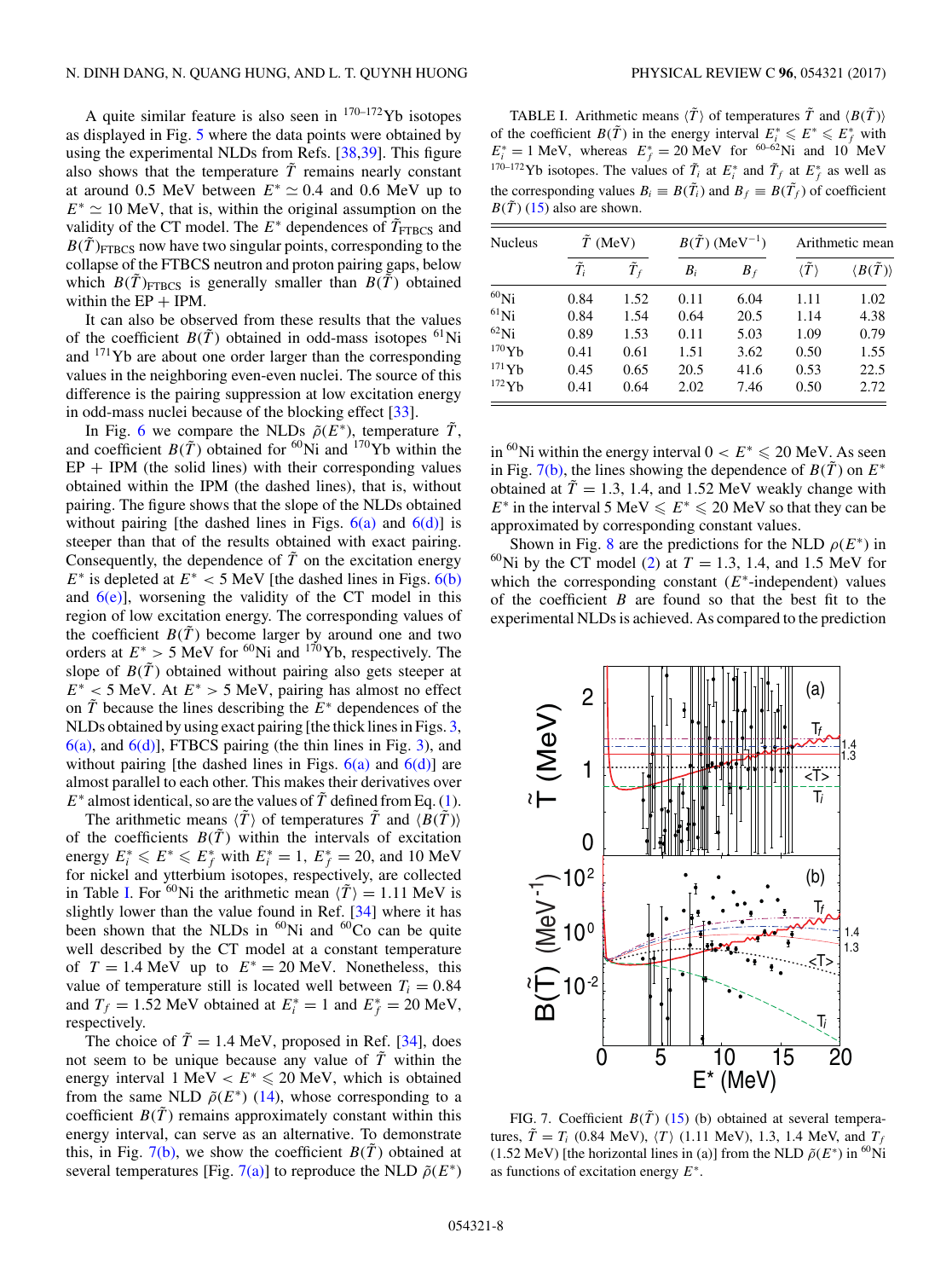<span id="page-8-0"></span>

FIG. 8. Comparison of NLDs  $\rho(E^*)$  obtained from the CT model [\(2\)](#page-0-0) at  $T = 1.3$  (the solid line), 1.4 (the dashed line), and 1.5 (the dotted line) MeV and experimental NLDs for <sup>60</sup>Ni.

with  $T = 1.4$  MeV and  $B = 1.5$  MeV<sup>-1</sup>, the NLD obtained with  $T = 1.3$  MeV and  $B = 0.8$  MeV<sup>-1</sup> gives a better fit to the low-energy data [\[35\]](#page-9-0). The latter were extracted from the analysis of the experimental level scheme within the interval  $0 \le E^* \le 4.613$  MeV with  $T = 0.9836 \pm 0.0952$  and  $E_0 = 0.8242 \pm 0.2981$  MeV, which corresponds to a value of  $B = 0.44^{+0.18}_{-0.11}$  MeV<sup>-1</sup> in Eq. [\(2\)](#page-0-0). The NLD obtained with  $T = 1.5$  MeV and  $B = 3.0$  MeV<sup>-1</sup> agrees slightly better with the data in the region  $10 \text{ MeV} \leq E^* \leq 20 \text{ MeV}$ . However, all three predictions overall agree with the experimental data within the whole interval  $0 < E^* \le 20$  MeV. In other words, one may say that, for  ${}^{60}$ Ni, the CT model of the NLD is valid up to  $E^* = 20$  MeV with any constant value of temperature within the interval  $1.3 \leq T \leq 1.5$  MeV.

#### **IV. CONCLUSIONS**

In the present paper, by using the NLD predicted within the  $EP + IPM$  method, which agrees well with the experimental

data, the nuclear temperature  $\tilde{T}$  is calculated from the deriva-tive of the logarithm of NLD [\(1\)](#page-0-0). This temperature  $\tilde{T}$  increases almost linearly with the excitation energy  $E^*$ . However this increase is relatively slow so that  $\tilde{T}$  can be considered as a constant of around 0.5 MeV at  $0 < E^* \le 10$  MeV for ytterbium isotopes. Meanwhile, in  ${}^{60}$ Ni, the CT model can describe rather well the experimentally extracted NLD with a constant temperature between  $1.3 \leq \tilde{T} \leq 1.5$  MeV up to  $E^* = 20$  MeV, which is much higher than the particle separation threshold. This feature is in excellent agreement with the experimental finding of Ref. [\[34\]](#page-9-0). It is also shown that pairing plays an important role in maintaining this nearly constant value of temperature at low excitation energy. In this way, the  $EP + IPM$  offers a consistent description of the NLD, which goes smoothly from the low-energy region  $E^* \leq 5$  MeV to the higher one (up to 20 MeV for Ni isotopes and 10 MeV for Yb isotopes) without the need for matching the CT model at low energy and the Fermi-gas one at high energy as often performed by using the composite level-density formula [5]. As a matter of fact, the values of the matching energy  $E_x$  defined from the composite level-density formula by using Eq. (26) and Table III in Ref. [5] are 7.49, 6.16, and 7.53 MeV for Ni isotopes with  $A = 60, 61,$  and 62, respectively. For  $170-172$  Yb they are 4.67, 4.06, and 4.74 MeV, respectively. Last but not least, the fact that the NLD at low excitation energy, even at  $E^* = 0$ , can be described well by the CT model at a constant nonzero temperature also supports the suggestion of introducing a ground-state's effective temperature [\[40\]](#page-9-0).

### **ACKNOWLEDGMENTS**

N.D.D. is grateful to L. G. Moretto (LBL), K. Yazaki (RIKEN), and V. Zelevinsky (MSU) for valuable discussions and suggestions. The numerical calculations were carried out using the FORTRAN IMSL Library by Visual Numerics on the RIKEN supercomputer HOKUSAI-GreatWave System. This work was funded by the National Foundation for Science and Technology Development (NAFOSTED) of Vietnam through Grant No. 103.04-2017.69.

- [1] T. Ericson, [Adv. Phys.](https://doi.org/10.1080/00018736000101239) **[9](https://doi.org/10.1080/00018736000101239)**, [425](https://doi.org/10.1080/00018736000101239) [\(1961\)](https://doi.org/10.1080/00018736000101239).
- [2] T. Rauscher and F. K. Thielemann, [At. Data Nucl. Data Tables](https://doi.org/10.1006/adnd.2000.0834) **[75](https://doi.org/10.1006/adnd.2000.0834)**, [1](https://doi.org/10.1006/adnd.2000.0834) [\(2000\)](https://doi.org/10.1006/adnd.2000.0834).
- [3] T. Rauscher, F. K. Thielemann, and K. L. Kratz, [Phys. Rev. C](https://doi.org/10.1103/PhysRevC.56.1613) **[56](https://doi.org/10.1103/PhysRevC.56.1613)**, [1613](https://doi.org/10.1103/PhysRevC.56.1613) [\(1997\)](https://doi.org/10.1103/PhysRevC.56.1613).
- [4] H. A. Bethe, [Phys. Rev.](https://doi.org/10.1103/PhysRev.50.332) **[50](https://doi.org/10.1103/PhysRev.50.332)**, [332](https://doi.org/10.1103/PhysRev.50.332) [\(1963\)](https://doi.org/10.1103/PhysRev.50.332); [Rev. Mod. Phys.](https://doi.org/10.1103/RevModPhys.9.69) **[9](https://doi.org/10.1103/RevModPhys.9.69)**, [69](https://doi.org/10.1103/RevModPhys.9.69) [\(1937\)](https://doi.org/10.1103/RevModPhys.9.69).
- [5] A. Gilbert and A. G. W. Cameron, [Can. J. Phys.](https://doi.org/10.1139/p65-139) **[43](https://doi.org/10.1139/p65-139)**, [1446](https://doi.org/10.1139/p65-139) [\(1965\)](https://doi.org/10.1139/p65-139).
- [6] A. V. Voinov, B. M. Oginni, S. M. Grimes, C. R. Brune, M. Guttormsen, A. C. Larsen, T. N. Massey, A. Schiller, and S. Siem, [Phys. Rev. C](https://doi.org/10.1103/PhysRevC.79.031301) **[79](https://doi.org/10.1103/PhysRevC.79.031301)**, [031301\(R\)](https://doi.org/10.1103/PhysRevC.79.031301) [\(2009\)](https://doi.org/10.1103/PhysRevC.79.031301).
- [7] M. Guttormsen, B. Jurado, J. N. Wilson, M. Aiche, L. A. Bernstein, Q. Ducasse, F. Giacoppo, A. Görgen, F. Gunsing, T. W. Hagen, A. C. Larsen, M. Lebois, B. Leniau, T. Renstrøm, S. J. Rose, S. Siem, T. Tornyi, G. M. Tveten, and M. Wiedeking, [Phys. Rev. C](https://doi.org/10.1103/PhysRevC.88.024307) **[88](https://doi.org/10.1103/PhysRevC.88.024307)**, [024307](https://doi.org/10.1103/PhysRevC.88.024307) [\(2013\)](https://doi.org/10.1103/PhysRevC.88.024307).
- [8] M. Guttormsen, L. A. Bernstein, A. Görgen, B. Jurado, S. Siem, M. Aiche, Q. Ducasse, F. Giacoppo, F. Gunsing, T. W. Hagen,

A. C. Larsen, M. Lebois, B. Leniau, T. Renstrøm, S. J. Rose, T. [G. Tornyi, G. M. Tveten, M. Wiedeking, and J. N. Wilson,](https://doi.org/10.1103/PhysRevC.89.014302) Phys. Rev. C **[89](https://doi.org/10.1103/PhysRevC.89.014302)**, [014302](https://doi.org/10.1103/PhysRevC.89.014302) [\(2014\)](https://doi.org/10.1103/PhysRevC.89.014302).

- [9] L. G. Moretto *et al.*, [J. Phys.: Conf. Ser.](https://doi.org/10.1088/1742-6596/580/1/012048) **[580](https://doi.org/10.1088/1742-6596/580/1/012048)**, [012048](https://doi.org/10.1088/1742-6596/580/1/012048) [\(2015\)](https://doi.org/10.1088/1742-6596/580/1/012048).
- [10] L. G. Moretto, [Phys. Lett.](https://doi.org/10.1016/0370-2693(72)90265-1) **[40B](https://doi.org/10.1016/0370-2693(72)90265-1)**, [1](https://doi.org/10.1016/0370-2693(72)90265-1) [\(1972\)](https://doi.org/10.1016/0370-2693(72)90265-1).
- [11] R. Rossignoli, P. Ring, and N. Dinh Dang, [Phys. Lett. B](https://doi.org/10.1016/0370-2693(92)91060-M) **[297](https://doi.org/10.1016/0370-2693(92)91060-M)**, [9](https://doi.org/10.1016/0370-2693(92)91060-M) [\(1992\)](https://doi.org/10.1016/0370-2693(92)91060-M); N. Dinh Dang, P. Ring, and R. Rossignoli, [Phys. Rev. C](https://doi.org/10.1103/PhysRevC.47.606) **[47](https://doi.org/10.1103/PhysRevC.47.606)**, [606](https://doi.org/10.1103/PhysRevC.47.606) [\(1993\)](https://doi.org/10.1103/PhysRevC.47.606).
- [12] [V. Zelevinsky, B. A. Brown, N. Frazier, and M. Horoi,](https://doi.org/10.1016/S0370-1573(96)00007-5) *Phys.* Rep. **[276](https://doi.org/10.1016/S0370-1573(96)00007-5)**, [85](https://doi.org/10.1016/S0370-1573(96)00007-5) [\(1996\)](https://doi.org/10.1016/S0370-1573(96)00007-5).
- [13] D. J. Dean, S. E. Koonin, K. Langanke, P. B. Radha, and Y. Alhassid, [Phys. Rev. Lett.](https://doi.org/10.1103/PhysRevLett.74.2909) **[74](https://doi.org/10.1103/PhysRevLett.74.2909)**, [2909](https://doi.org/10.1103/PhysRevLett.74.2909) [\(1995\)](https://doi.org/10.1103/PhysRevLett.74.2909).
- [14] N. Dinh Dang and A. Arima, [Phys. Rev. C](https://doi.org/10.1103/PhysRevC.68.014318) **[68](https://doi.org/10.1103/PhysRevC.68.014318)**, [014318](https://doi.org/10.1103/PhysRevC.68.014318) [\(2003\)](https://doi.org/10.1103/PhysRevC.68.014318); N. Dinh Dang and V. Zelevinsky, *[ibid.](https://doi.org/10.1103/PhysRevC.64.064319)* **[64](https://doi.org/10.1103/PhysRevC.64.064319)**, [064319](https://doi.org/10.1103/PhysRevC.64.064319) [\(2001\)](https://doi.org/10.1103/PhysRevC.64.064319); N. Dinh Dang, [Nucl. Phys.](https://doi.org/10.1016/j.nuclphysa.2006.11.075) **[A784](https://doi.org/10.1016/j.nuclphysa.2006.11.075)**, [147](https://doi.org/10.1016/j.nuclphysa.2006.11.075) [\(2007\)](https://doi.org/10.1016/j.nuclphysa.2006.11.075).
- [15] N. Dinh Dang and N. Quang Hung, [Phys. Rev. C](https://doi.org/10.1103/PhysRevC.77.064315) **[77](https://doi.org/10.1103/PhysRevC.77.064315)**, [064315](https://doi.org/10.1103/PhysRevC.77.064315) [\(2008\)](https://doi.org/10.1103/PhysRevC.77.064315).